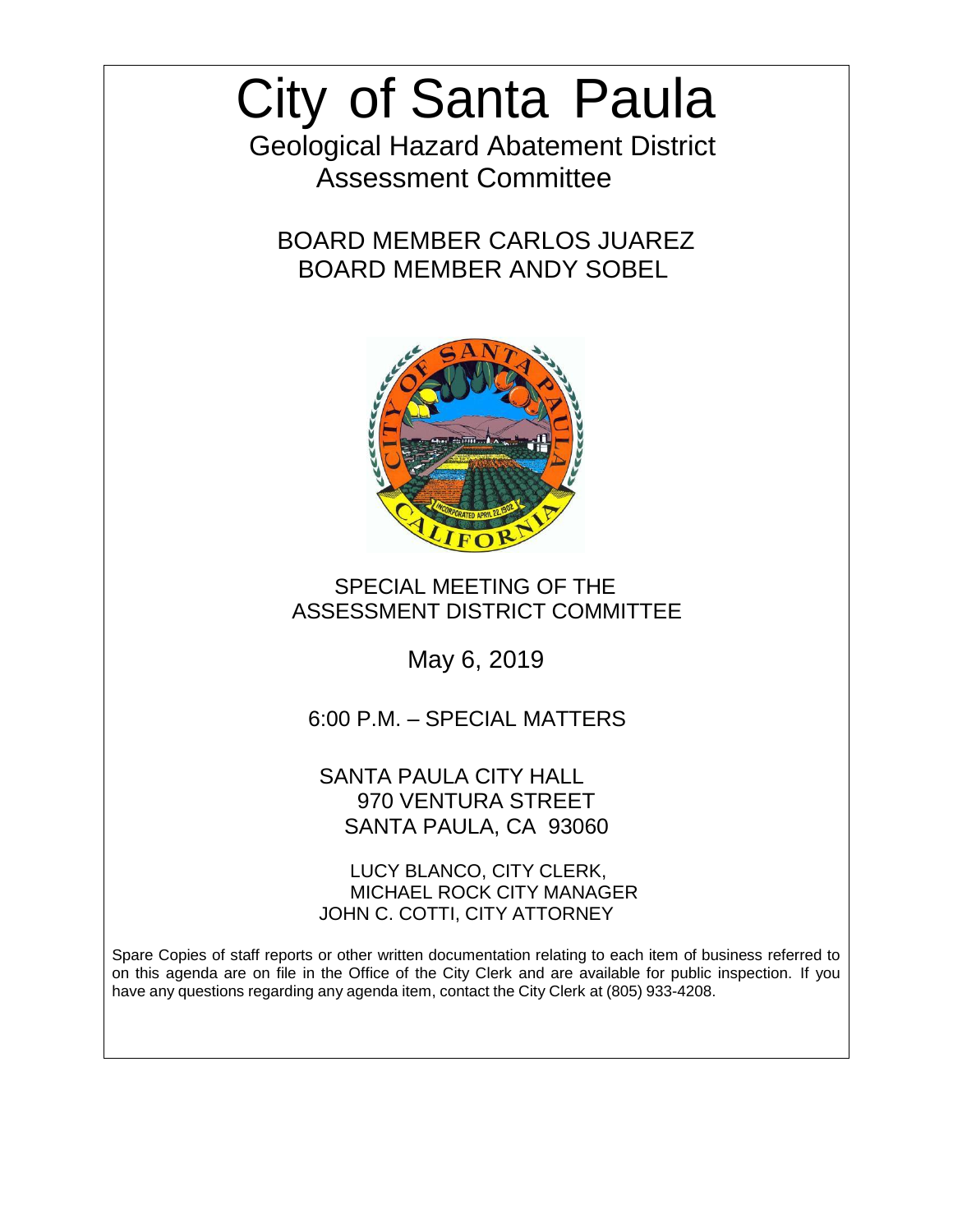# **CITY COUNCIL MEETING**

You are invited to attend all City Council, commission, and board meetings. Agendas are posted in the front of City Hall in advance of the scheduled meetings. Information for commission and board meetings may be obtained by contacting the City Clerk's Office. The Santa Paula City Council's regular meetings start at 6:30 p.m. the first and third Monday of each month in the City Hall Council Chambers located at 970 Ventura Street in Santa Paula.

#### **BRINGING ITEMS BEFORE THE CITY COUNCIL**

If you wish to speak at a City Council meeting, please fill out a yellow *Public Comment Form* noting your name and address and submit the form to the City Clerk. Include the Agenda item number, when appropriate.

- 1. *Items Not on the Agenda***:** If you wish to discuss an item which is not scheduled on the Agenda, you may address the City Council during *Public Comment*. Please realize that due to the limitations placed on the City Council by provisions of the *California Government Code*, the City Council ordinarily cannot take action on any item that is not on the agenda. Because of these restrictions, expect that matters that you identify during public comment will be referred to staff or considered on a future agenda.
- 2. *Agenda Items:* Items being considered by the City Council may appear on the Consent Calendar, as an Order of Business, or as a Public Hearing. Public comments on each type of item are handled differently, as explained below:
	- a. For items appearing on the Consent Calendar, please submit a Public Comment Form before the Council takes action on the Consent Calendar. Items that receive a Public Comment Form may be pulled from the Consent Calendar by the Mayor and discussed separately by the City Council.
	- b. For items appearing as an Order of Business, the Mayor will announce the Agenda item and request the staff report, the staff member responsible will give a brief summary of the report; the City Council will have an opportunity to ask questions of staff; members of the public will be given an opportunity to comment on the item and ask additional questions (all members of the public should speak directly into the microphone at the speaker's platform); and the City Council will discuss the item and then take appropriate action.
	- c. For items on which a Public Hearing is scheduled, the Mayor will open the public hearing and receive the staff report; members of the public will be given an opportunity to comment on the item and ask additional questions (all members of the public should speak directly into the microphone at the speaker's platform); the City Council will discuss the item; and the Mayor will close the public hearing after City Council action.

Your Participation in this meeting is in the public domain; meetings are cablecast; minutes of this meeting will reflect your participation in this meeting and are posted on the city's website.

PLEASE NOTE: Be advised that if you bring a legal challenge to an action, you may be limited to raising only those issues you or someone else raised at the meeting described in this Agenda, or in written correspondence delivered to the City Council at or before the meeting. Any action is subject to the ninety-day time period set forth in Code of Civil Procedure § 1094.6.

In compliance with the *Americans with Disabilities Act*, if you need special assistance to participate in this meeting, please contact the City Clerk at (805) 933-4208. Notification 48 hours before the meeting will enable the City to make reasonable arrangements to ensure accessibility to this meeting. (28 CFR 35, 102-35.104 ADA Title II). Written materials distributed to the City Council within 72 hours of the City Council meeting are available for public inspection immediately upon distribution in the City Clerk's office